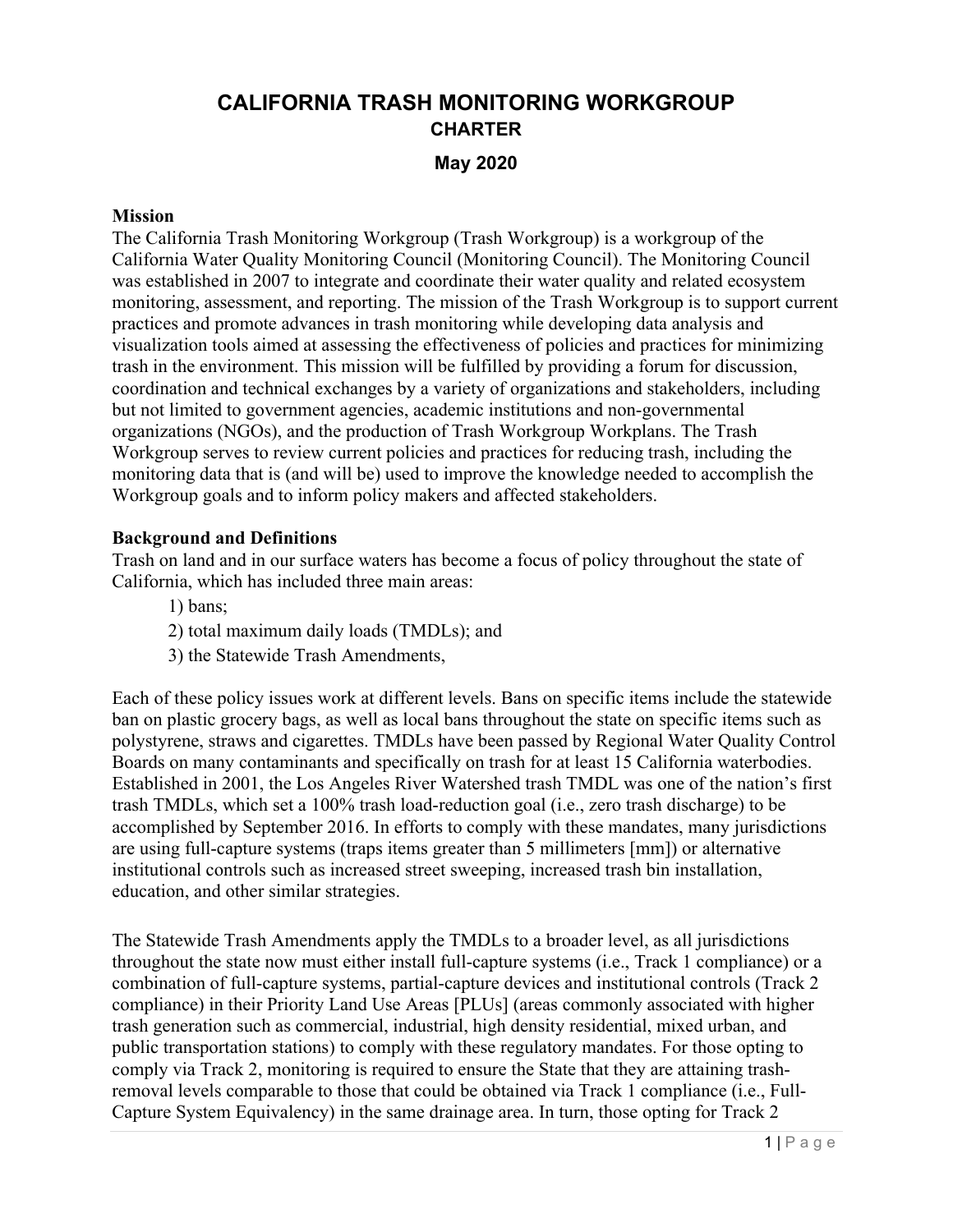compliance must develop and implement a set of monitoring objectives that demonstrate the selected combination of trash controls are effective in meeting the full-capture system equivalency. This monitoring is therefore used to confirm compliance relative to that which would be achieved under Track 1.

# **Need for the Workgroup**

The need for a Trash Workgroup stemmed from the 2018 Trash Data Dive meeting, held on November 16, 2018 that was hosted by the State Water Resources Control Board (Water Board), San Francisco Estuary Institute, and Southern California Coastal Water Research Project.

The goals of this meeting were to take currently available public trash data and develop data analytics and visualizations around stakeholder needs. Some areas of interest identified include:

- Using machine learning<sup>[1](#page-1-0)</sup> in identifying, quantifying and categorizing trash
- Analyzing trash data to determine the amounts and types of tobacco products captured
- Determining policy effectiveness through analyzing monitoring data
- Providing a regional perspective of trash captured in multiple environments to tell a comprehensive story and guide improvements
- Estimating the trash contribution of the homeless community

At the conclusion of this meeting, the formation of the Trash Workgroup was suggested as a way to further develop many of the ideas presented.

In addition to the policies listed above addressing trash greater than 5 mm, two legislative efforts have also been passed to address microplastics. These include Senate Bill 1422, which requires the Water Board to set a definition for microplastics in drinking water and develop standardized methods to determine their levels within drinking water. The second bill, Senate Bill 1263, requires the Ocean Protection Council (OPC) to adopt and implement a Statewide Microplastics Strategy related to microplastic materials that pose an emerging concern for ocean health. This bill authorizes the OPC (in collaboration with the Water Board, the Office of Environmental Health Hazard Assessment, and other interested entities) to provide funding to research activities that would address gaps in microplastics knowledge and would contribute directly to the development of the Statewide Microplastics Strategy.

Given all of the above, the need for a Trash Workgroup was identified to bring together multiple stakeholders to collectively discuss and help establish standard monitoring methods, assess the resulting trash data collected, and communicate findings and recommendations to policymakers.

# **Scope and Objectives**

The findings and recommendations of the Trash Workgroup will help to characterize trash generation patterns that can inform further policy development based on the following objectives:

<span id="page-1-0"></span><sup>1</sup> Machine learning is an application of artificial intelligence (AI) that provides the ability to automatically learn and improve from experience. Machine learning focuses on the development of computer programs that can use data to learn for themselves.